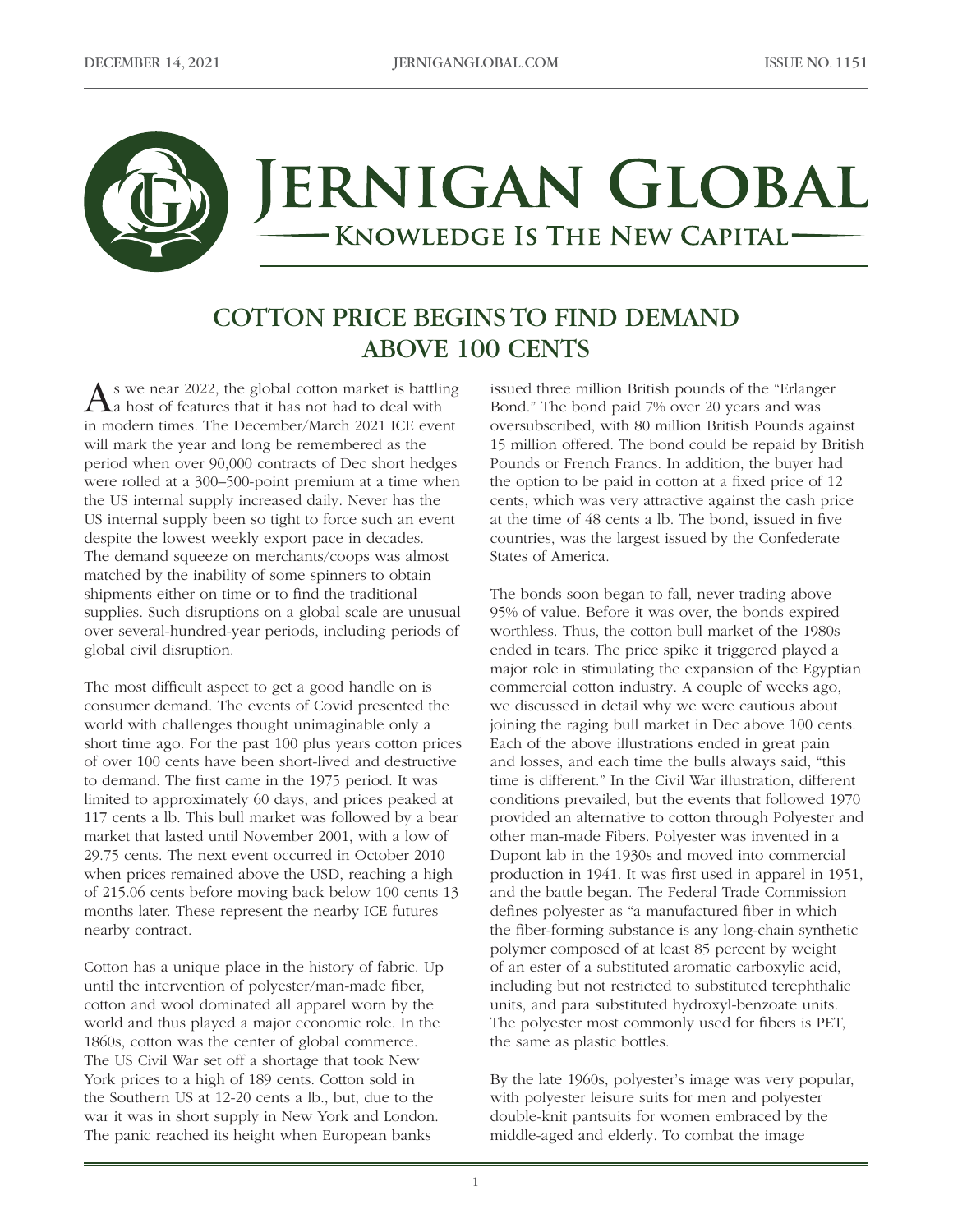embraced by college students and younger buyers, the Tennessee Eastman Company launched a "polyester campaign" to revive its image. The Man-Made Fiber Producers Association, which became the Manufactured Fiber Producers Association – Polyester Fashion Council, launched its own campaign. Both groups focused on polyester's easy-care properties instead of its cheapness. In 1984, the Man-Made Fiber Producer's Association and the Council of Fashion Designers endorsed collections made almost exclusively of polyester or polyester blends. Well-known designers including Oscar de la Renta, Perry Ellis, Calvin Klein, and Mary McFadden, participated. Such publicity helped launch polyester as an acceptable fashion item. This gave the Fashion industry an alternative to cotton and a competitor on price. This was illustrated after the 2010/2011 bull market, which caused cotton's market share to collapse. China took control of the polyester and man-made fiber market during the 1990-2010 period and continues to expand. The overcapacity of polyester has been illustrated as crude oil rallied from below zero in 2020 to nearly 90 USD a barrel, and the standard polyester staple in China remained trapped in 50-60 cents a lb. range. Currently, the FOB warehouse polyester staple price is 49 cents a lb. vs cotton at over 155.00 cents. Never has cotton in China been priced at over three times the level of polyester.

The damage done to cotton use by the 2010/2011 bull market caused cotton market share in the US market to drop from near 60% to the low 40s before bottoming. The surge in price occurred just as the global economy was attempting to emerge from the global financial crisis. Raw material cost, almost alone, drove decisions. In our work with brands and retailers, an up to 100-cents-a-lb. cotton price played a limited role in the choice of fabric for medium to high priced goods. However, the 2010/2011 event illustrated that that had all changed, as cotton prices moved rapidly above 125-150 cents a lb. and some brands/retailers switched from cotton altogether due to either the price level or price volatility. While polyester prices have had very limited price movement, they have fallen. As China's overcapacity has expanded, cotton has experienced wide swings. This is a negative for brands and retailers. First, most, until the last 24 months, have experienced cotton only at the fabric level. They are now much more engaged. Price movements in fabrics have been much lower, with limited movement sometimes for months or even a year. Thus, spinners were left to absorb the swings in prices and would select a much lower cotton market share of the fiber when prices moved out of line with polyester.

This drove the market share of cotton for the most part until 2019, and it was behind the curse of 100 cents a lb. for cotton. The market now faces it first major test of this theory in China. China has always been a price-driven market. However, the size of the domestic Chinese domestic apparel market has grown rapidly,

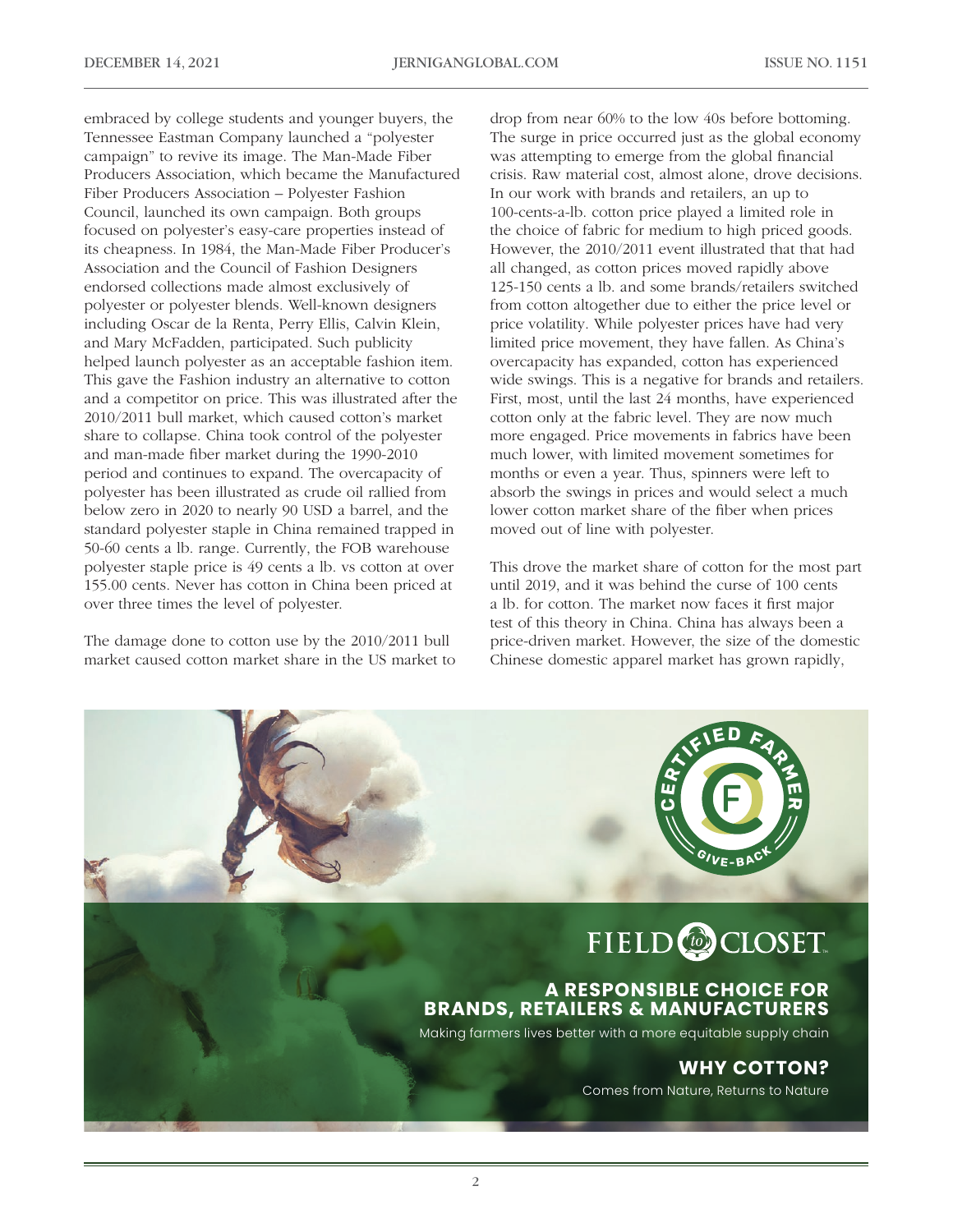including the higher end of the apparel market. In some months the size of the market equaled the US or exceeded it briefly during the Covid disaster. The Chinese consumer taste has changed, and available data suggest cotton market share is at its record. The boycott of Xinjiang cotton by the US has made it patriotic to wear cotton, and the industry is promoting itself. Several major sports companies have introduced new cotton products and made a commitment to cotton. The Winter Olympics should provide a major boost to cotton as well. Up to now, we have no solid evidence that cotton has lost market share to polyester, despite the price premiums. We take some encouragement from cotton's market share against viscose fiber. Its price has fallen sharply, and it appears that it has not gained any

market share against cotton in consumer apparel. In 2021, cotton has been featured in several major local fashion shows. In addition, one major fashion brand that specializes in natural fibers has boomed, something we never believed we would see in China.

The other curse of 100 cents cotton is that it is an annual renewal resource. That means that high prices can cure high prices as profitability increases acreage. The record run in 2010/2011 prices increased world cotton production by 10 million bales. This was accompanied by near a 12-million-bales drop in global consumption. Thus, very profitable prices trigger a sharp increase in prices.

#### IS THIS TIME ABOVE 100 CENTS DIFFERENT?

The March ICE contract has experienced a contract  $\perp$  high of 118 cents, and the Cot look A Index hit 128.45 cents a lb. Since our last market letter, the ICE futures have finally corrected, dropping 600 points. One very interesting feature to the price behavior since the highs and during last week's correction is that a reasonable amount of physical business has occurred. Much of it has been on call, but some fixed price business has occurred. There have also been active mill price fixations of open purchases during the price weakness. Also, increased coverage of the Brazil 2022 crop has occurred as mills took advantage of the record 2022/2023 crop discount. This illustrates that demand has not totally dried up at landed prices of 120-130 cents. Another observation is that cotton yarn prices have also run into very difficult price resistance at current levels, such as 400 USD a ton for Pakistan 20/21 count yarns or Bangladesh 30s near 500 USD a ton. Mills have shown resistance to these prices and lowered prices buying ideas. Spinners have also begun to seek extended coverage in US, African France Zone, and Brazilian for shipment through June/July. Spinners order books appear to be good for shipment through June, and an increase is noted in acquiring supplies and planning for shipment delays.

These conditions suggest, first, that cotton demand today is much more driven by consumer demand and preference than just price. It has been quite exciting to witness the record demand for US Pima/Egyptian ELS despite the ever-advancing price, which is now at a record and showing no signs of slowing. Demand at 350 cents is such that spinners will exceed supplies by several hundred thousand bales that will not exist.

Consumers are demanding more and more SuPima for a host of new fashion lines, and it has made inroads into even Athleisure wear. The full impact of the price increases has not yet worked through the supply chain. Shortly, the US will have sold out of nearly every bale.

Against this backdrop, more and more brands/retailers are coming out with new 100% cotton lines, not blends. This marks a dramatic change from the pre-Covid period. Many of the lines also feature the origin of the cotton. This is being driven by the environmental awareness of the damages done by fossil fibers such as polyester. Several major brands have made commitments to 100% sustainable fiber and set dates for the conservation. One observation has been that many have started with organic cotton and then switched to US, Brazilian, or Australian-grown under programs such as the cotton trust protocol. Organic cotton supplies are extremely tight since the exposure of a major fraud in India. Prices are at extreme premiums with quality issues. The volume is simply not available for any large programs. But it has been interesting that the use of organic is a starting point. The issues with recycling polyester have also added to demand as problems with fraud and pollution have become major issues. Collectively, price has become less an issue. Now, don't misunderstand. At the lower-priced end of the market, it remains a battle where brands fight hard for every cent. Consumer preference is helping to win the battle.

The downside of the cheap polyester/man-made apparel products is becoming highlighted by UK mass cheap retailers and China's e-commerce giant, Shein. Shein is an e-commerce only Chinse apparel retailer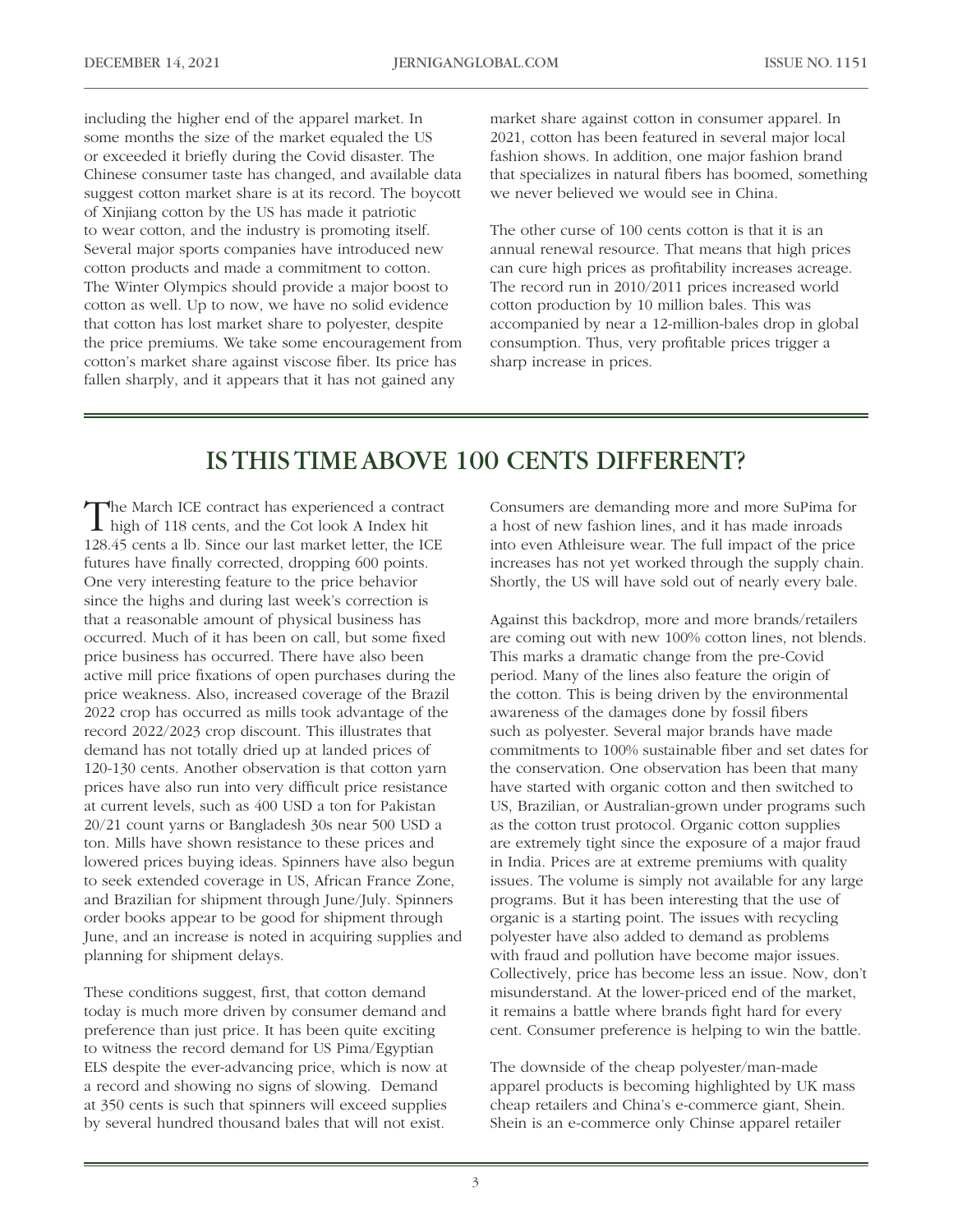that exploits the tax-free import limits in the US and other countries for e-commerce purchases. It is the top e-commerce apparel retailer in the US, and it sells 95% of cheaper polyester apparel targeted at young adults. The company offers dresses, blouses, coats etc. at prices far below the cost of production unless slave labor was used. The company produces 100% of its products in China. It has no email or phone number or any other easy way to contact it. A British fashion writer reviewed an order and found the product was poor quality, ill-fitting, and didn't not resemble the advertisement. The product is highlighting the poor quality of polyester to a young generation that doesn't yet know the economic and environmental damage done by the product. It is shocking that the US has not yet outlawed the exemption that allows this toxic product in duty free.

Two other developments are driving brand and retailer fiber selection. The first is a commitment for zero carbon emissions by 2030, which is simply unattainable while using fossil fibers. The second is related, with major ESG commitments that also mean reduced use of both fossil fibers and ocean freight. Neither can or will be accomplished easily and without major changes. When a firm commits to 100% natural fibers, that means 80-90% cotton for the major brands. Hemp has great promise but must be "cottonized" before entering the textile system. The infrastructure to process to that point is a century away. Cotton and recycled cotton will lead this role. Look for much more work and progress on the issues with recycled cotton.

## NEW PRICE LEVELS NOW ACCEPTABLE FOR COTTON

These conditions appear to have set the stage for a new range for cotton prices. The most difficult aspect of this is the role logistics are playing in demand and the level willing to be paid for cotton. The logistics squeeze that occurred in the liquidation of Dec ICE futures was not expected by us. It isn't yet fully understood how the trade could pay such premiums to roll hedges, which they did. The way the situation was handled by ICE exchange was inexcusable, and the exchange did nothing to ease the trade's burden or to control the speculative squeeze. No open discussion has begun on certificated warehouses, certification procedures, or any modernization of the process. The new speculative trading limits that go into effect in January are not being discussed or debated and are supported by at least one large merchant. Such conditions leave cotton to be impacted by excessive speculative plays. Inflation remains as main investment forces are looking for opportunities at all times. Just review last week's US equity movements.

Against this backdrop, the general price range of cotton prices would appear to now extend to the 125-130 cents a lb. landed the mill as destructive to demand. This changes the risk management parameters for both growers and spinners as well as the entire supply chain. This range is based on cotton's market share continuing to expand, which we will discuss further in a minute. It should also be remembered that cotton is an annual renewable resource. There is no doubt that this bull market was also different in another major way. The logistics supply chain collapse changed cotton sourcing dynamics for probably a long time to come. For the

last 25-plus years, cheap freight has allowed spinners to source at any location, which was true for cotton, yarn, and fabric. Local cotton producers record limited investment and resources, and it's always about price, with just-in-time delivery the main strategic advantage. That all changed in the major consuming markets that also were large cotton producers. Local cotton free of the logistical bottlenecks moved into favor. In Pakistan, growers reported a sharp increase in yields, with local prices reaching record levels and prices proven to be more profitable than other crops. Growers were then willing to spend the money on needed inputs. A major expansion in acreage is likely in 2022. In India, growers also are receiving record prices far above record MSP. Record acreage is also likely in 2022. Turkish growers also experienced excellent yields and record local prices, and an increase in 2022 is very likely. For spinners, these events have illustrated the strategic advantage of having access to a local crop free of port or ocean freight charges. We expect new excitement and investment in local crops in these regions. These events will also change sourcing patters that leave Bangladesh and Vietnam at strategic disadvantages. The current price level has also set the stage for a record African France Zone crop, with selling organizations likely to post record seed cotton prices.

The big question is what these prices will be due to acreage in USA and Brazil. The issue is input cost, with fertilizer cost up 200% or more, and shortages are likely. In Brazil, where the ability to expand second crop cotton acreage is almost endless, this is an issue. Fertilizer shipments orders over nine months ago have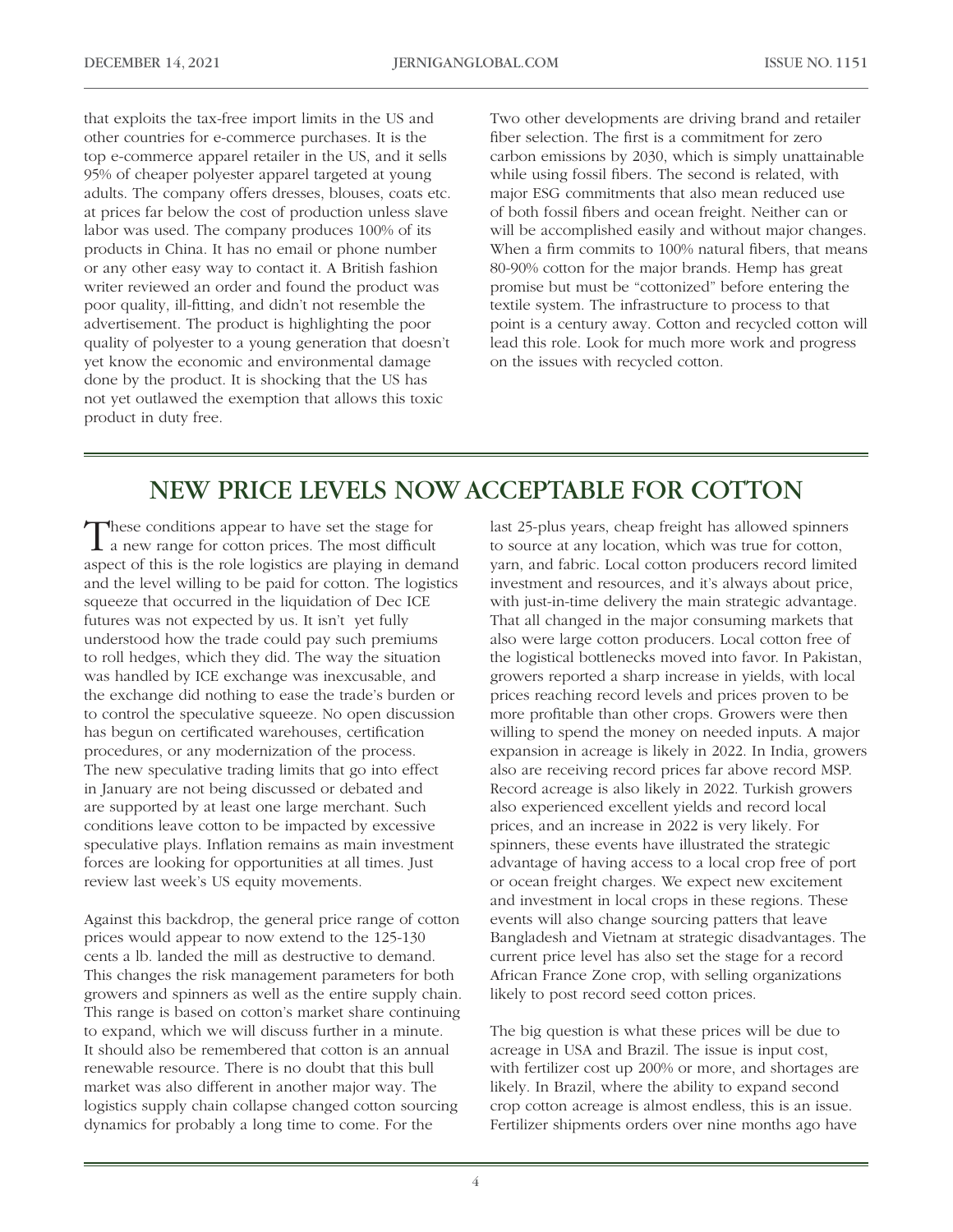not arrived, and there are major questions over whether growers will use supplies to expand cotton or for corn. Some corn growers may use much less fertilizer. For now, a record cotton crop is expected. The extent of that expansion remains open. In the US, an expansion

of 10% or more is likely. There is the expansion in Texas, and in the Mid-South/Southeast some corn production could switch. Following this discussion, a record world crop is possible. This brings us to demand.

#### WILL DEMAND EXPERIENCE ANOTHER SURGE AS COVID PERIOD ENDS?

Last week, US Equity markets were full of optimism<br>that the US economy would manage the inflation, companies would be able to raise prices, and raising wages would create a boom to consumer spending. Some went as far as calling for a major rally before year end. Shortages were expected to continue in many products, creating demand for 2022. Apparel was a feature as the market focused on companies that would benefit from a back to pre-Covid behavior. Apparel was also discussed as a product that has experienced stable prices or even declining prices for over 10 years and could absorb price increases. In reality, the end of globalization means a likely bottom to apparel prices. There has been a race to the bottom for twenty years or more, always seeking the cheapest labor location and squeezing the entire supply chain. Recent events in Ethiopia and Burma illustrate an end to this. Apparel prices have room to increase 10-20% without shock or demand reduction.

The greatest growth to apparel demand has come in two centuries. The first occurred between 1980 and 1990 when cotton consumption grew 21.225 million bales and polyester demand grew even faster. The second was 2000 to 2010 when cotton consumption grew 24.642 million bales. The growth since that time until 2019 was led by man-made Fibers. That period ended in 2019 when monthly market share bottomed in the US at 40.03%. In May of this year, it surged to 51%. This reflects enormous gains and reflects a major volume of fiber. This is for the US only. We believe market share bottomed in the other major markets as well, including China. This is the reason prices have been able to hold above 90 cents, and the upper end of the price range has expanded.

We have been cautious about letting our excitement expand given the chaos or near collapse of the global supply chain. The weak US administration and the

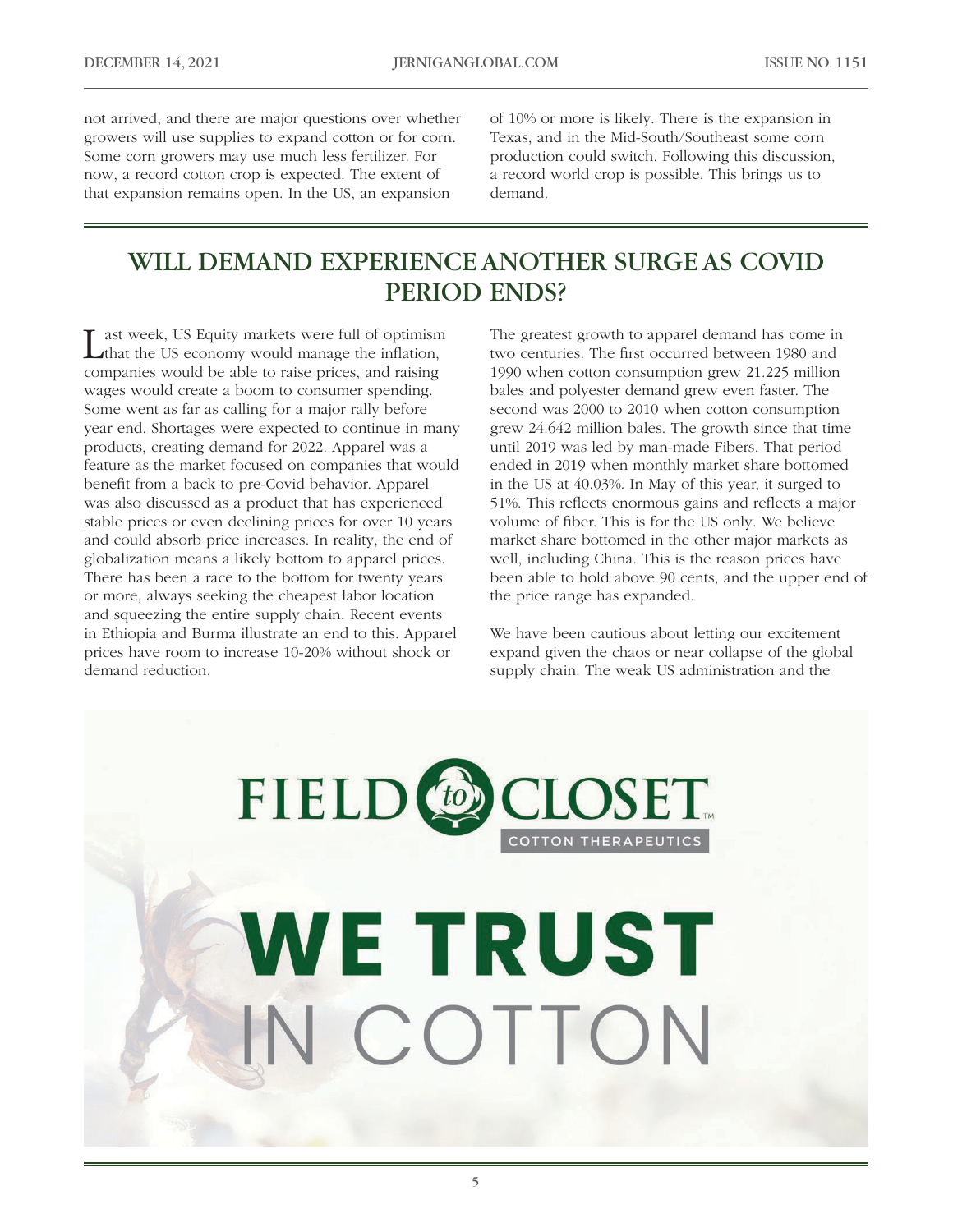China challenge have made the world a very dangerous place. These same conditions keep us cautious, but we do believe we have entered a new era for cotton. It does not mean that there will not be major bear markets. It just means demand awaits. In the near term, a very complicated situation awaits. There is demand and it will increase. If ICE can return into the 90s, a record 2022 crop is also possible. The greatest challenge is logistics. As of Saturday, it was reported that 90 ships were waiting to unload at the main Los Angeles/Long Beach ports in the new staggered accounting. It was also reported that in January/ October 12.1 million 20-foot containers left the USA empty compared with eight million loaded with exports.

Last week, data suggested that the US consumer is spending in a major way, creating major demand. Bank of America reported consumer spending on debit and credit cards were up 12% year on year and up 28% from 2019. Spending accelerated in the second half of 2021. Wells Fargo and Citibank also reported increased spending. JP Morgan reported increased spending of 17%. Citizens Bank reported 25% increased spending

from 2019. These conditions are triggering forecasts of increased apparel spending in the first half of 2022, with increases of 10-15% or more. This suggest that orders for 2022 could prove to be stronger than expected.

Using previous periods, cotton use could increase 15-20 million bales or more over the next ten years. There are many potential "Black Swan" events that could disrupt this outlook. Inflation appears set to be a major challenge, as does the weak US administration and the many foreign policy risks. The most encouraging aspect of the outlook is that the spending is driven by increased labor income that is boosting consumer confidence. This makes this recovery and spending much different. The supply chain chaos and lack of any US leadership remains a major concern. The breakdown of the globalization business model is contributing to the increases in labor income and domestic investment. For example, the reshoring of a large portion of the semiconductors and expansion of electric automation manufacturing is alone creating trillions in new local investment and much higher paying jobs.

### ICE PRICE OUTLOOK NOW RETURNS TO MORE FOCUS ON DEMAND

The price correction in March extended 16.3 cents from the highs at 118.80 cents, and support emerged near 104-104 cents as mill price fixations returned along with fresh export offtake. Technically, support has appeared at 105 cents. If this area is breached, a re-test of the 90/95 area is possible. We have been warning of a major correction for some time. The US supply chain is rapidly filling up with EWR receipts, now over 11 million bales. This rapid filling

of the supply chain has been expected, which leaves so many questions regarding the Dec contract invert and the squeeze exerted on the majority of the trade. Export shipments continue to be less than a third to meet the USDA export target and the weekly target for 2022 increases weekly. The sharp drop in unfixed on call sales of 12,174 contracts reduces the potential for future price squeezes. Any breach into the 90/95 area in March should be used for additional coverage.